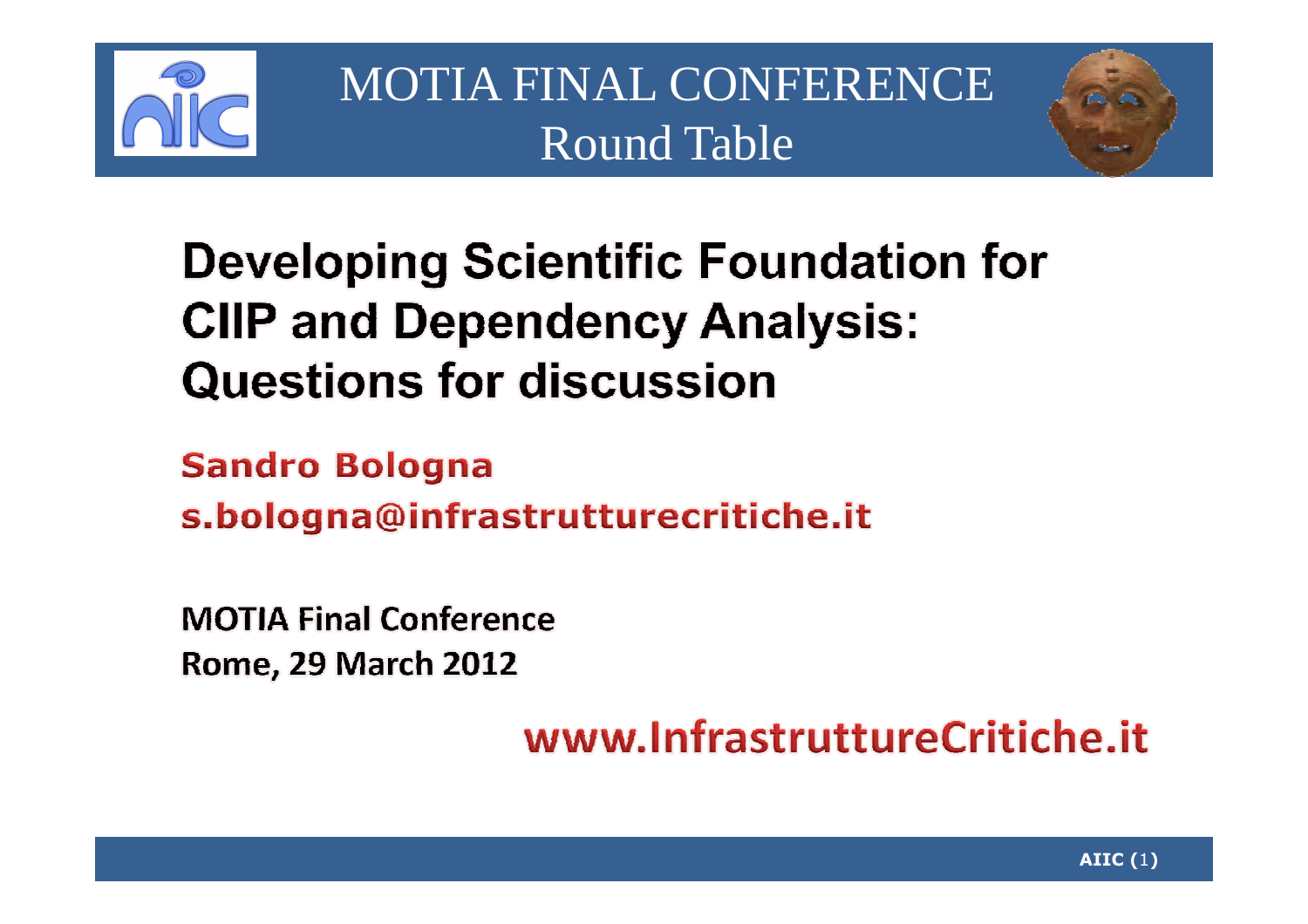# Questions for Discussion (1/5)

Are there emerging problems in the present and future of Critical Information Infrastructure Protection (CIIP), with special emphasis to mutual dependency and cascading effects?

 $\triangleright$  Which is the role of the mutual dependency concerning the risk analysis issue?

 $\triangleright$  Is it worth measuring mutual dependency? does it improve company risk awareness? does it foster the global preparedness to negative events?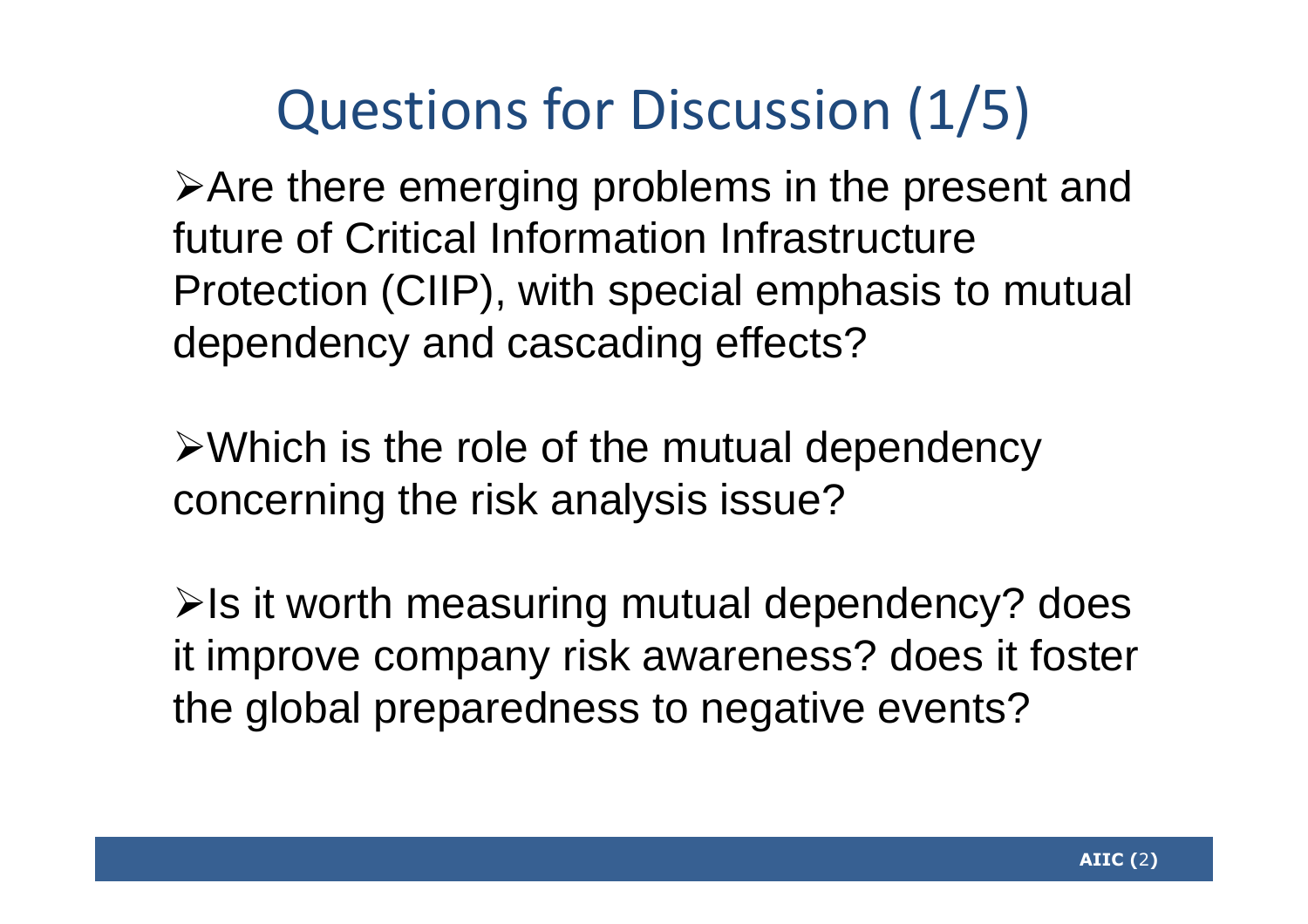# Questions for Discussion (2/5)

What elements of scientific theory, experimentation, and/or practice should the research community adoptto make significant progress in the previous mentioned areas? How will this benefit the community?

Are there "laws of nature" in cyberspace that can form the basis of scientific inquiry in the previous mentioned areas? Are there mathematical abstractions or theoretical constructs that should be considered?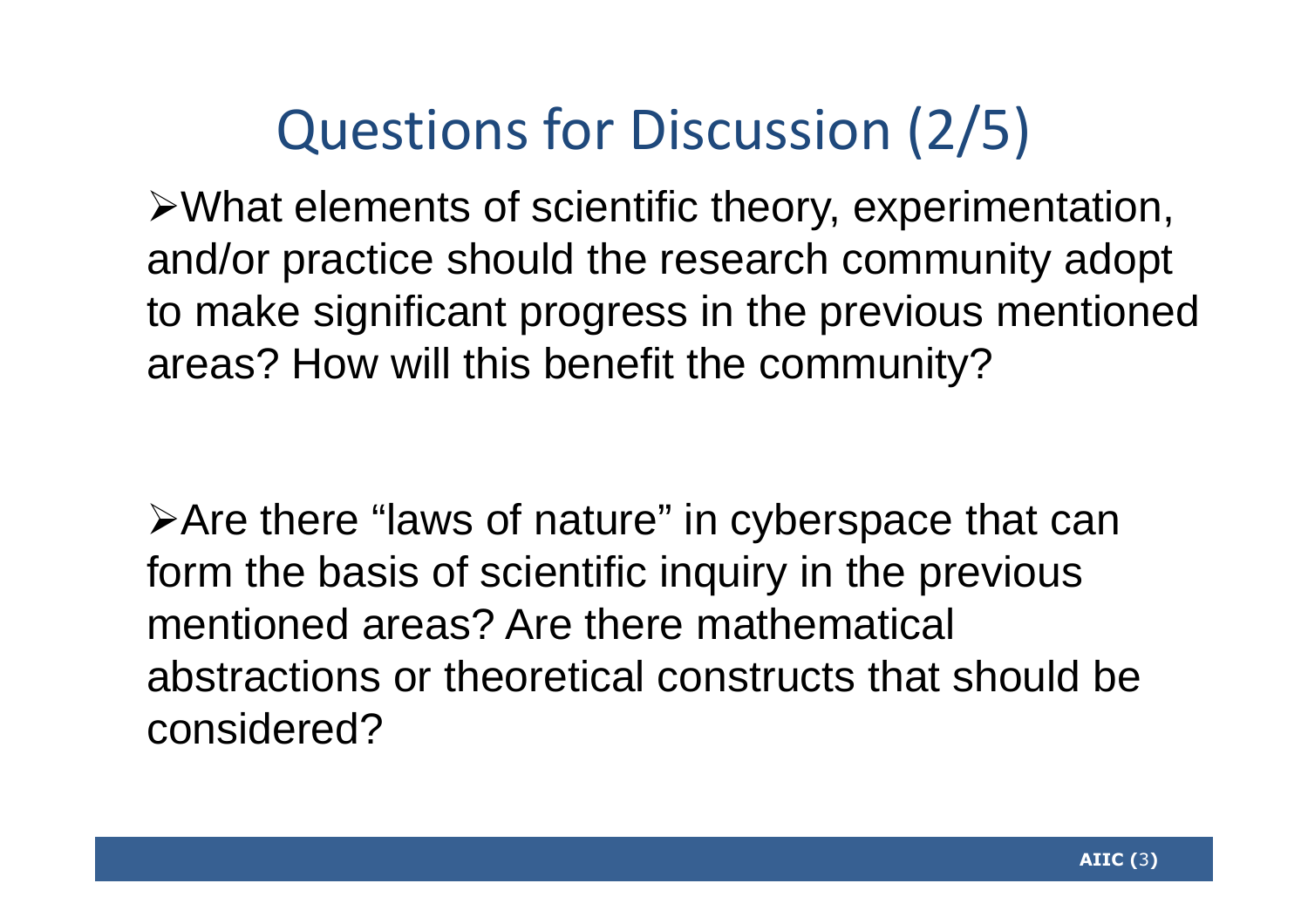### Questions for Discussion (3/5)

Are there metrics that can be used to measure with repeatable results mutual dependency of ICT systems or networks? Can existing measurement theory or practice be expanded to improve our ability to quantify the level of CIIP and mutual dependency?

How should a scientific basis for CIIP research be organized? Are the traditional domains of experimental and theoretical inquiry valid in CIIP? Are there analytic and methodological approaches that can help?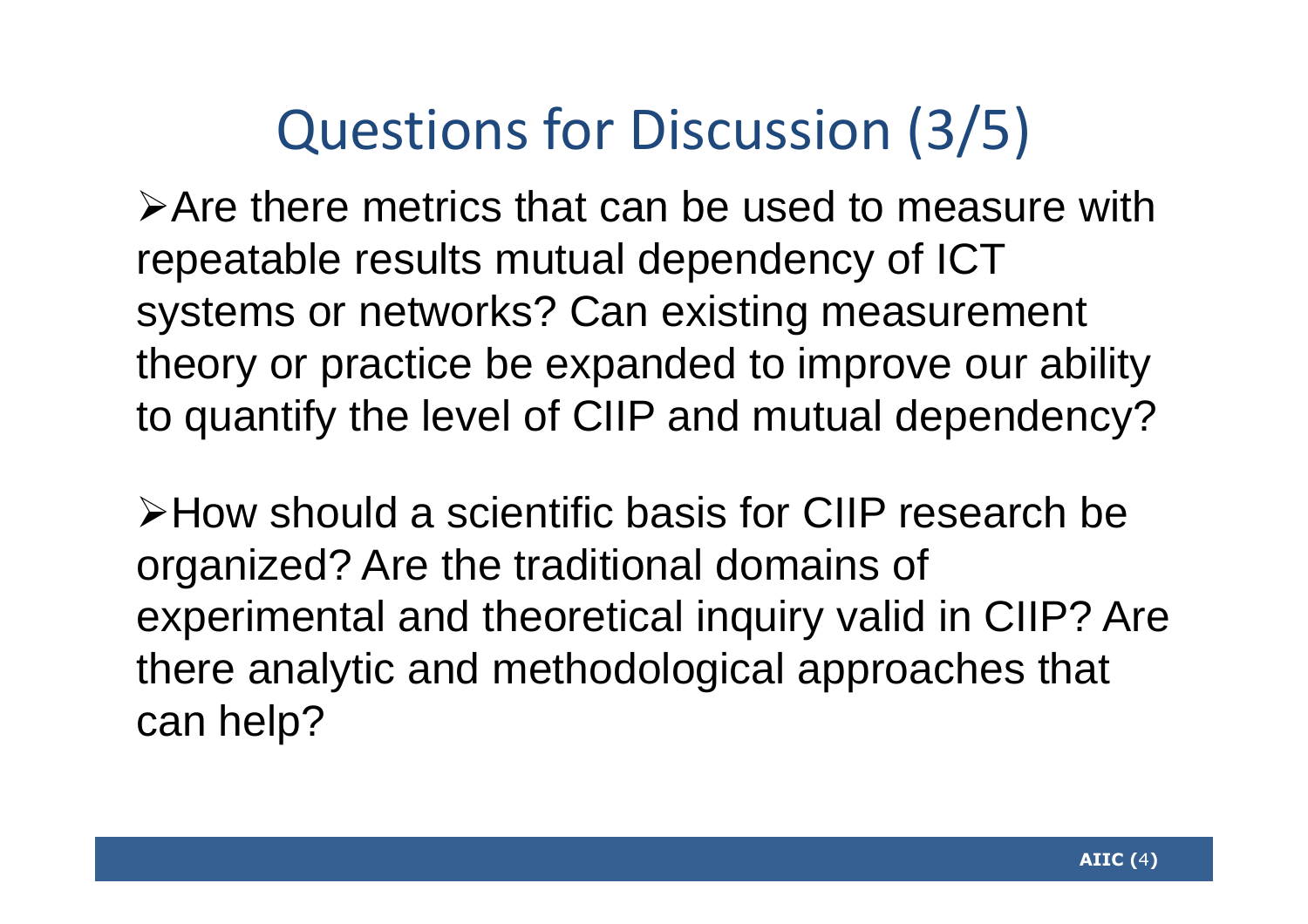# Questions for Discussion (4/5)

Repeatable CIIP experiments are possible in small closed and controlled conditions but can they be scaled up to produce repeatable results including Internet as the means that support Critical Infrastructure operation?

How can modeling and simulation methods contribute to a science of CIIP and Dependency Analysis?